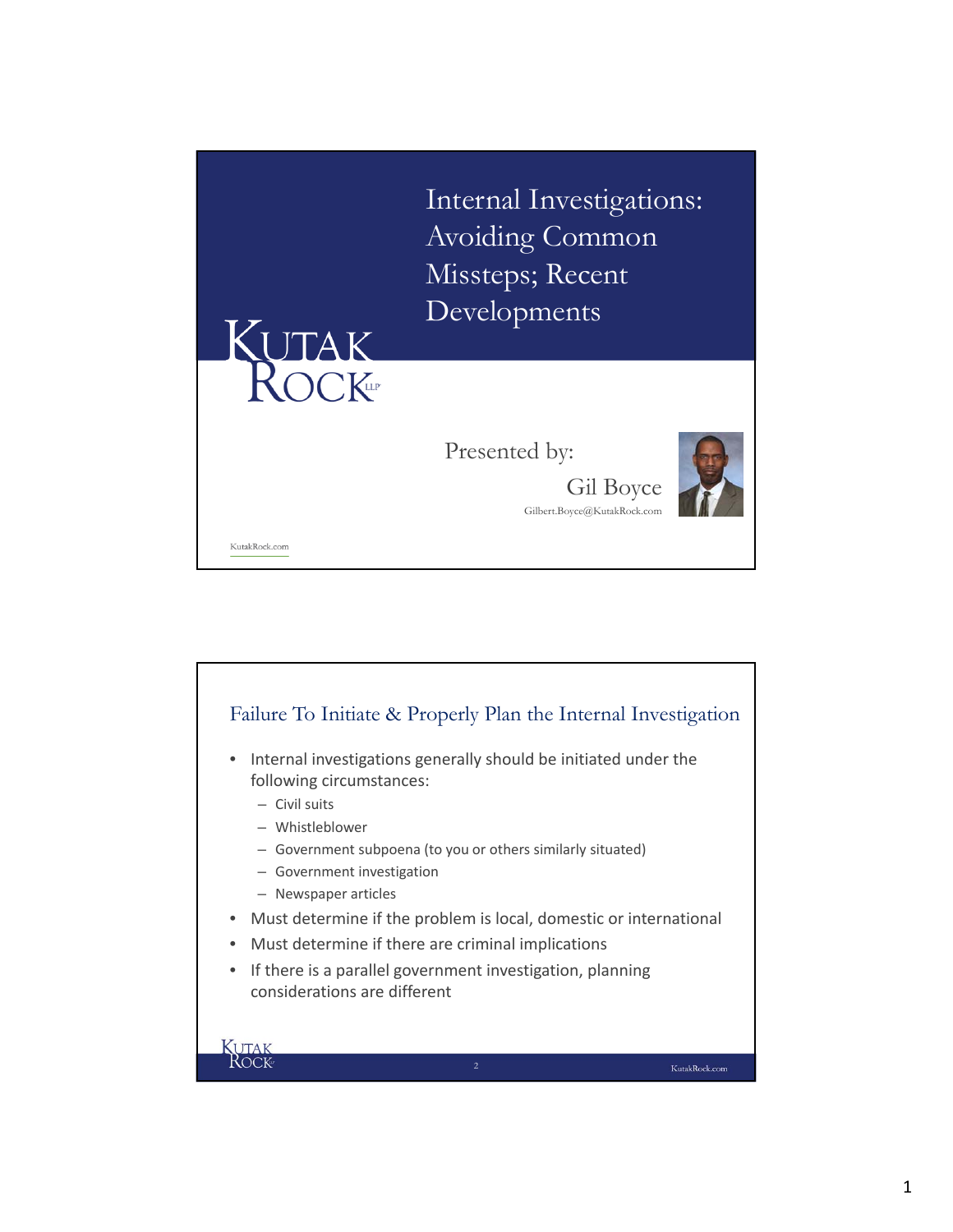

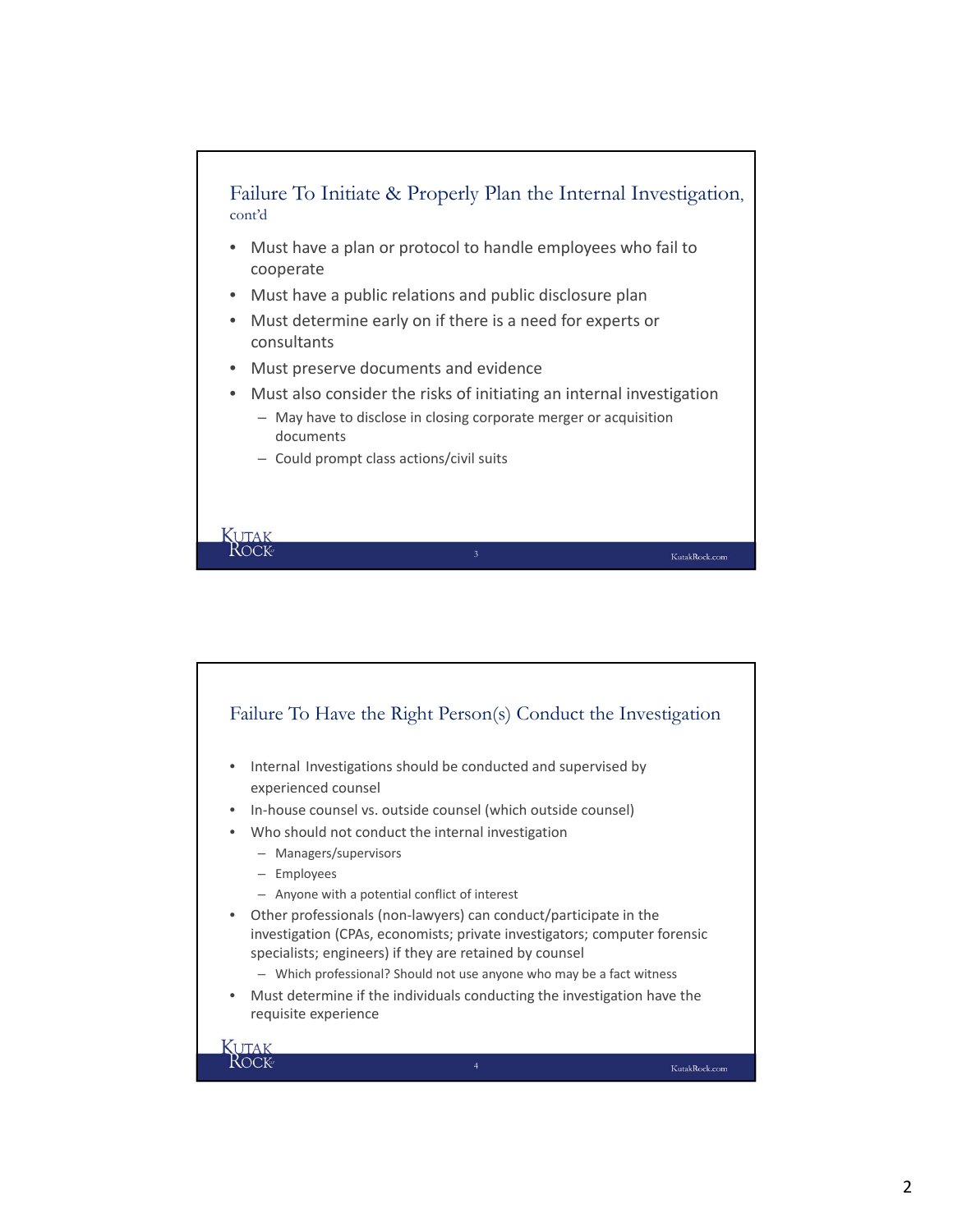

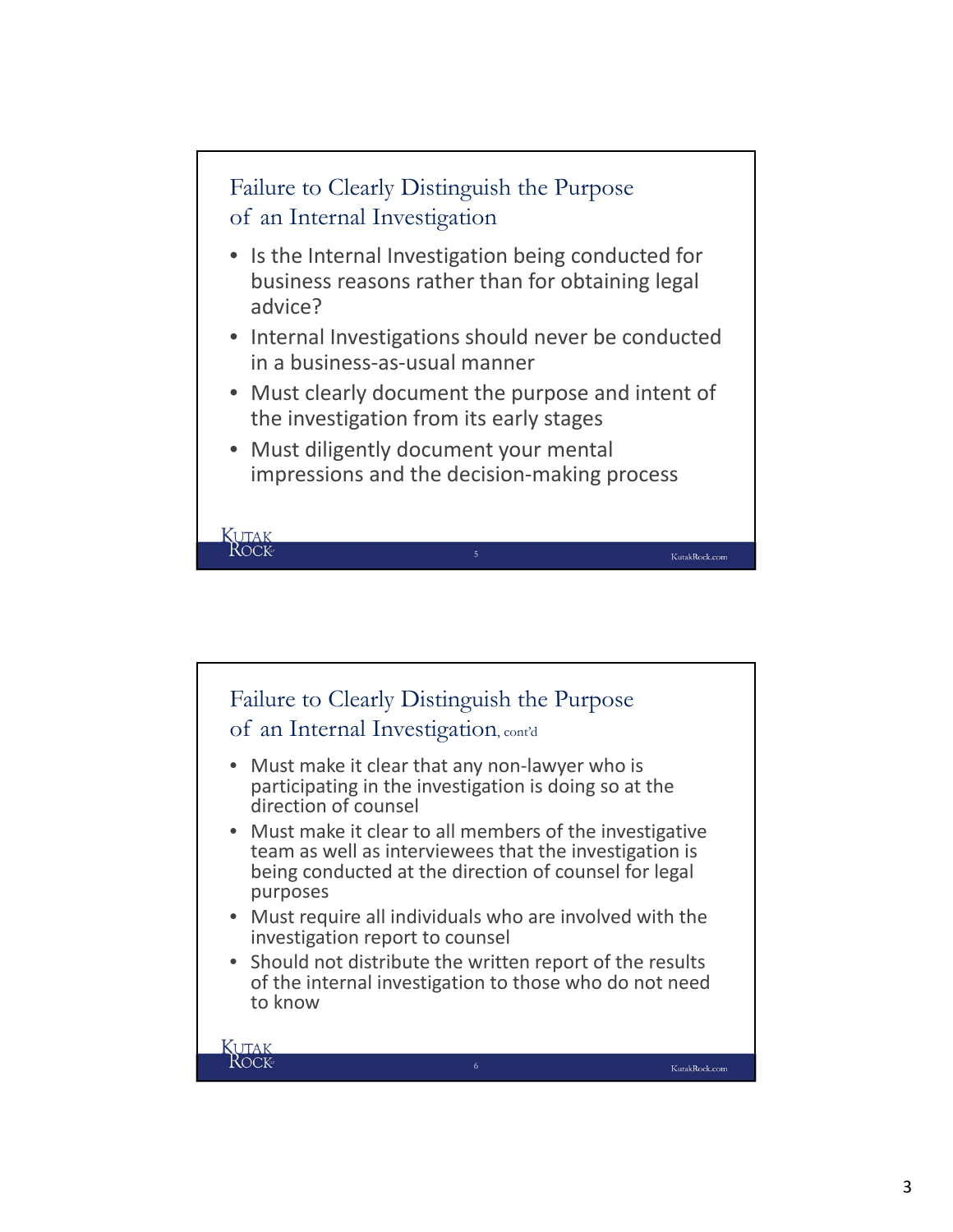

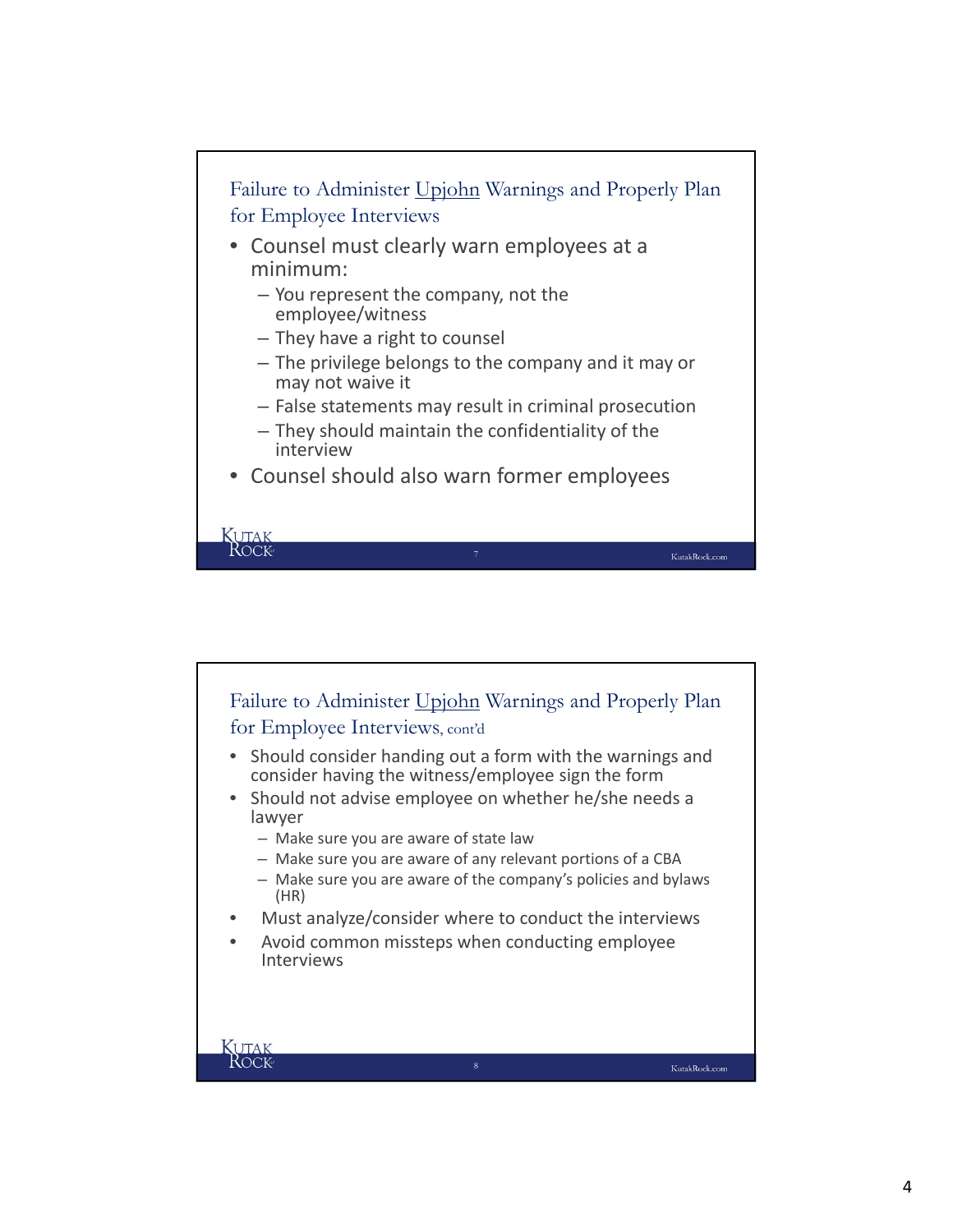

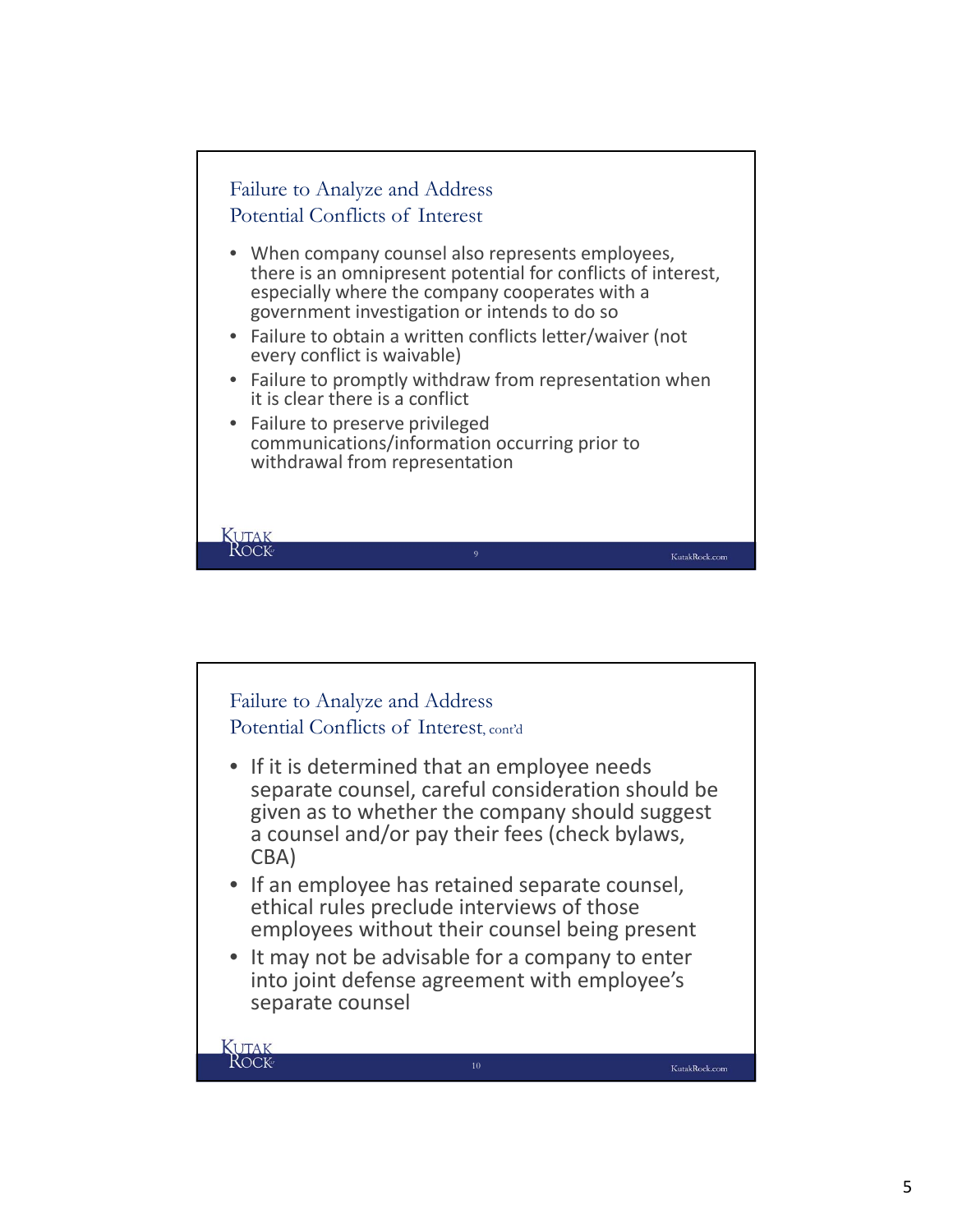

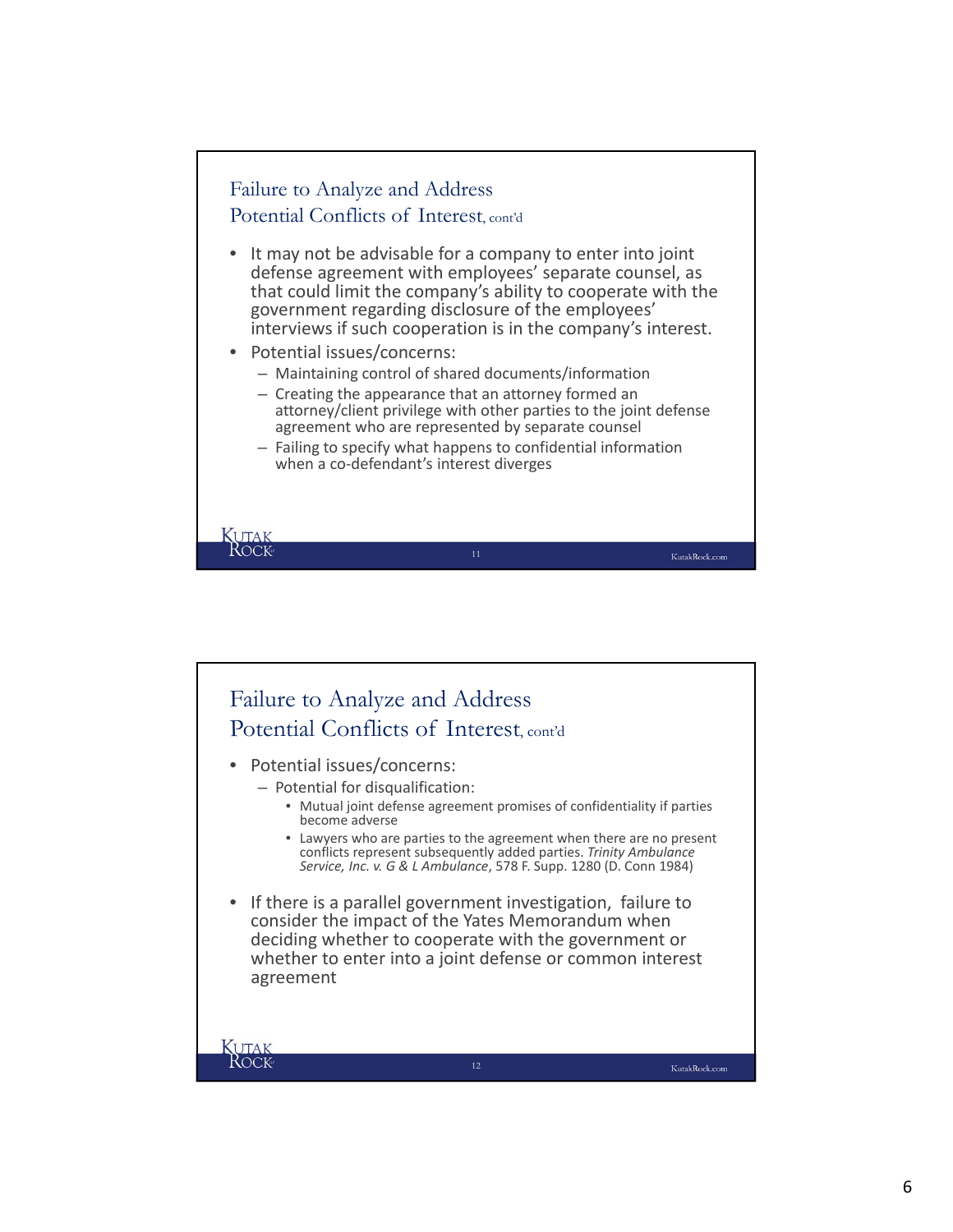

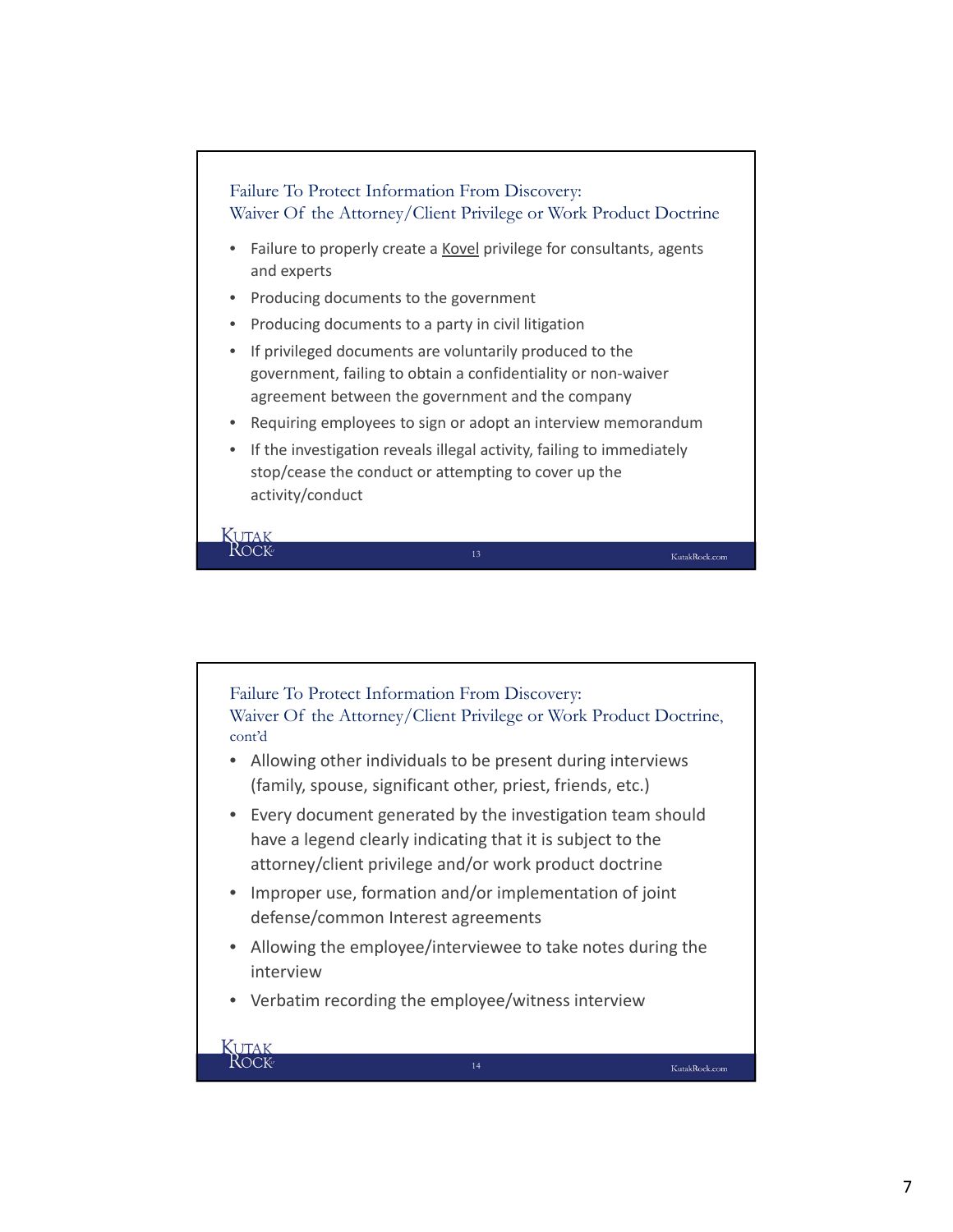

- 1. If a corporation wants cooperation credit from DOJ, it must give DOJ all relevant facts related to individuals involved in the identified misconduct
- 2. Civil and criminal attorneys at DOJ handling an investigation should be in frequent contact with one another
- 3. DOJ attorneys and investigators should focus on individuals from the start of any investigation

KutakRock.com

The Yates Memo Implements Steps DOJ Will Follow in Order to Increase its Focus to Hold Individuals Accountable, cont'd 4. Generally, DOJ will not release individuals from liability when resolving a mater with a corporation 5. DOJ attorneys should not resolve a matter with a corporation if there is not a clear plan in place to resolve cases against individuals involved in the

6. Civil investigations should focus on individuals and consider bringing a lawsuit against an individual based on considerations other than whether or not that individual can pay any fine that may be imposed

wrongdoing

**KUTAK**<br>ROCK